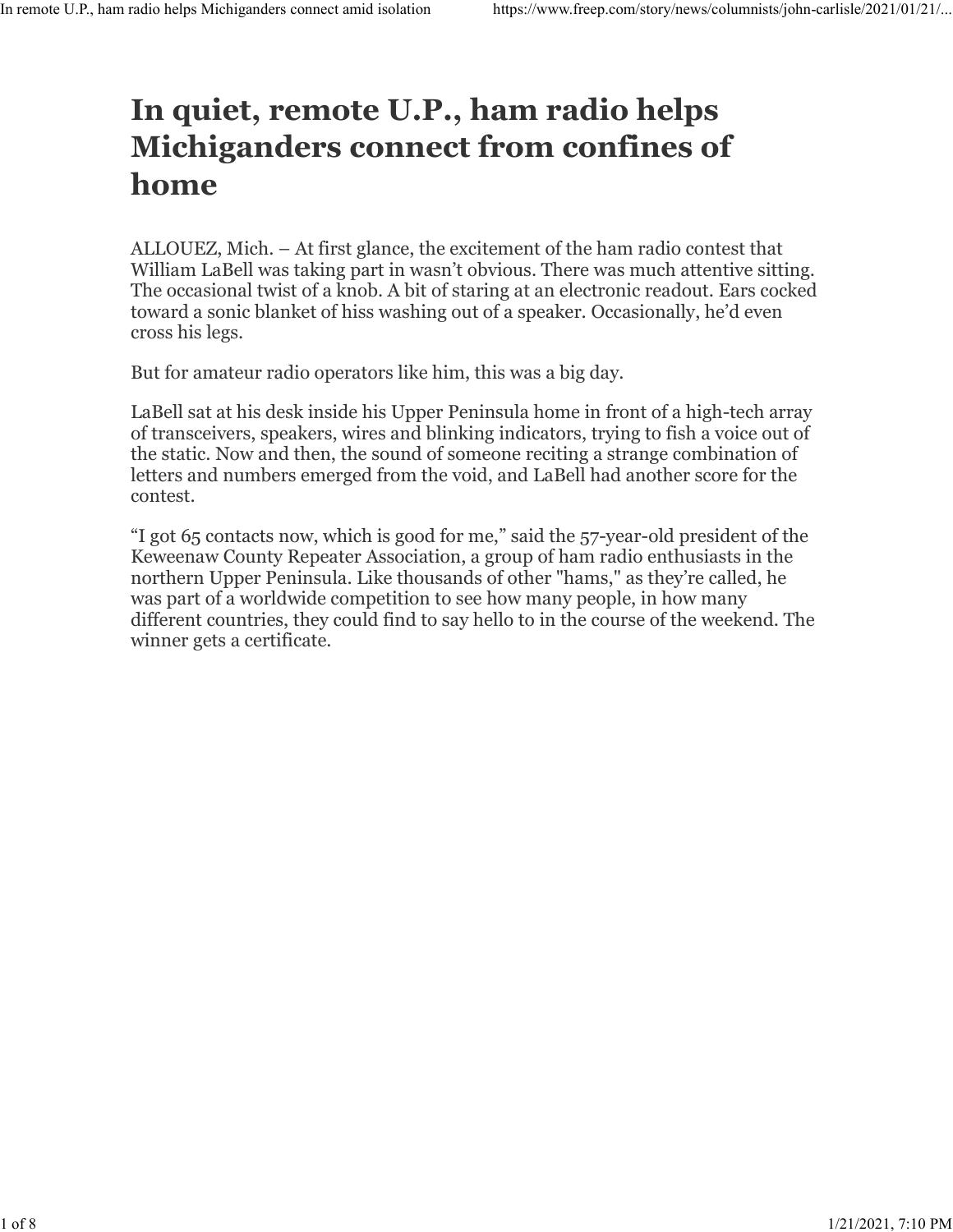

LaBell grew up Downriver, moved nearly three decades ago to a hilltop home along a dirt road in one of the remotest parts of the remote U.P., and discovered that using ham radio up here was sometimes the only way to find a friendly voice to break the loneliness.

"Moving up here and not knowing anybody, I had very few friends," he said. "But once I got into ham radio, I have a lot more friends; close friends, too. We all help each other out. They're all a group of great guys, they'll do anything for you."

In a place like the Upper Peninsula, where many people live in remote wilderness, where spotty cellphone service magnifies that isolation, and where winter weather can leave people stranded, ham radio is still essential. It's used for search and rescue, for those times when fallen phone and power lines bring down all other communications, and for events where other methods won't do, like the region's annual dogsled race. "When all else fails, ham radio works" is the unofficial motto of amateur radio enthusiasts.

But above all, there's still the mystery of who's waiting out there in the static, and the thrill of finding a stranger lurking within the meaningless noise, bringing a greeting from someplace in the distance.

"I like the idea of talking on the other side of the world, thousands of miles away," LaBell said. "That's what grabbed me. It's really cool that you can pick up a microphone and talk to somebody 2,000, 3,000, 5,000 miles away that you'll probably never meet."

\*\*\*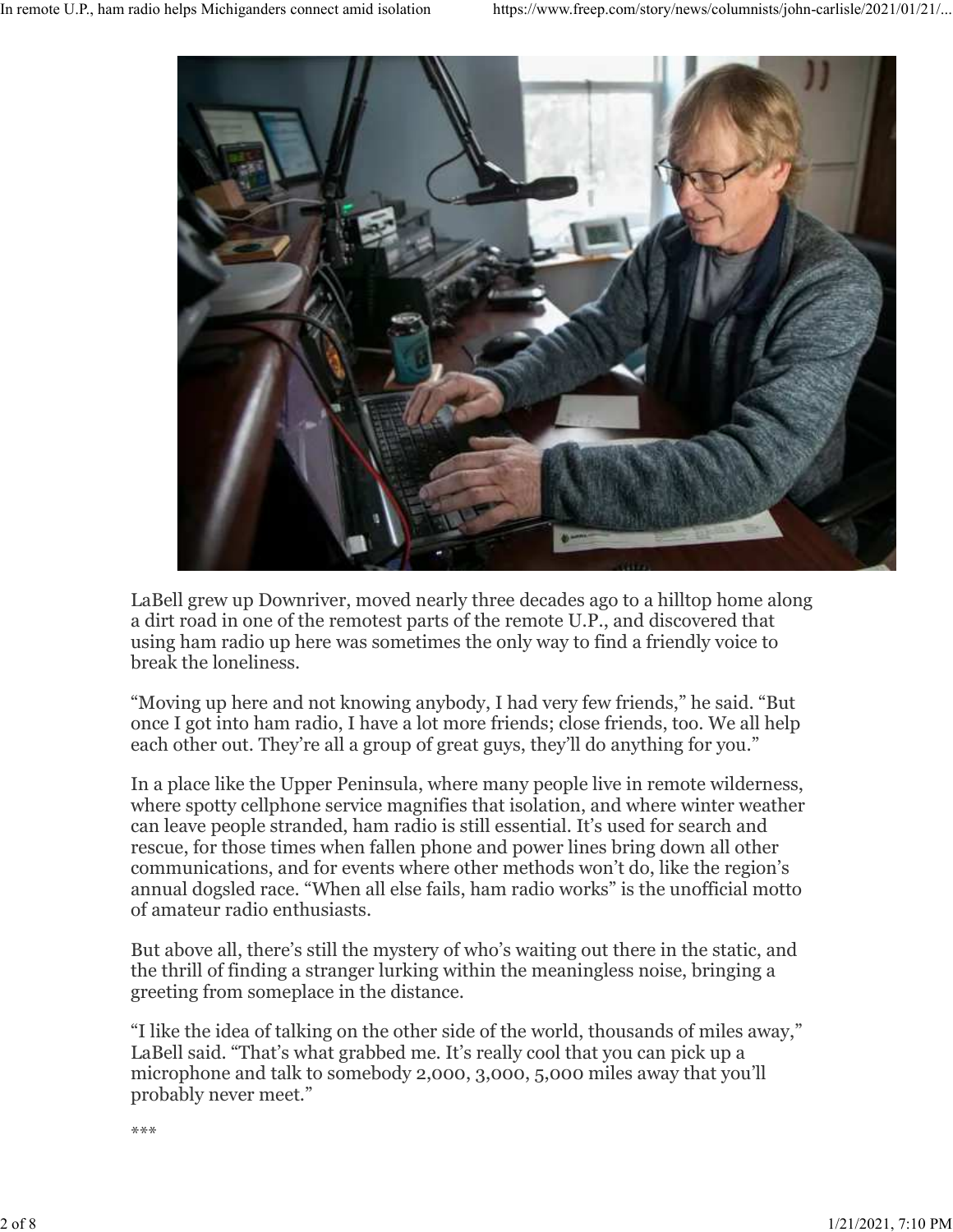Ham radio is as old as radio itself. It began more than a century ago with the use of Morse code, a system of dots and dashes representing numbers and letters that predated the ability to transmit voices along electrical wires and gave people a way to talk over long distances. To this day, some purists rely on Morse more than voice, and a few hams are able to translate the code into words just by listening to the beeps.

The name "ham" radio was originally an insult hurled by self-regarding telegraph operators who looked down on amateur operators as ham-fisted in their use of Morse code compared with a telegrapher's nimble fingers. Like a lot of insults, the group it targeted adopted it as their own, and the name has stuck.

At first, it was so popular that amateurs began clogging the commercial and military users right out of the airwaves, and soon came licenses and regulations restricting hams to a narrow band of the spectrum, which gets gradually whittled away every time a new technology demands more bandwidth.

Their setups have become considerably more high-tech in recent years, with computers woven into the mix, allowing users to see a photo and map location for the person they're talking to. "That's apparently José in Brazil," LaBell said, as a thumbnail profile picture popped up on his computer to match the accented voice coming from the speaker. Another score.

For amateurs like him, making contact with someone in exotic locations, like Antarctica, is its own prize. Some bounce signals off the moon and back just because it's cool to bounce things off the moon. LaBell once even talked briefly with the astronauts on the International Space Station, all of whom are amateur radio operators back home.

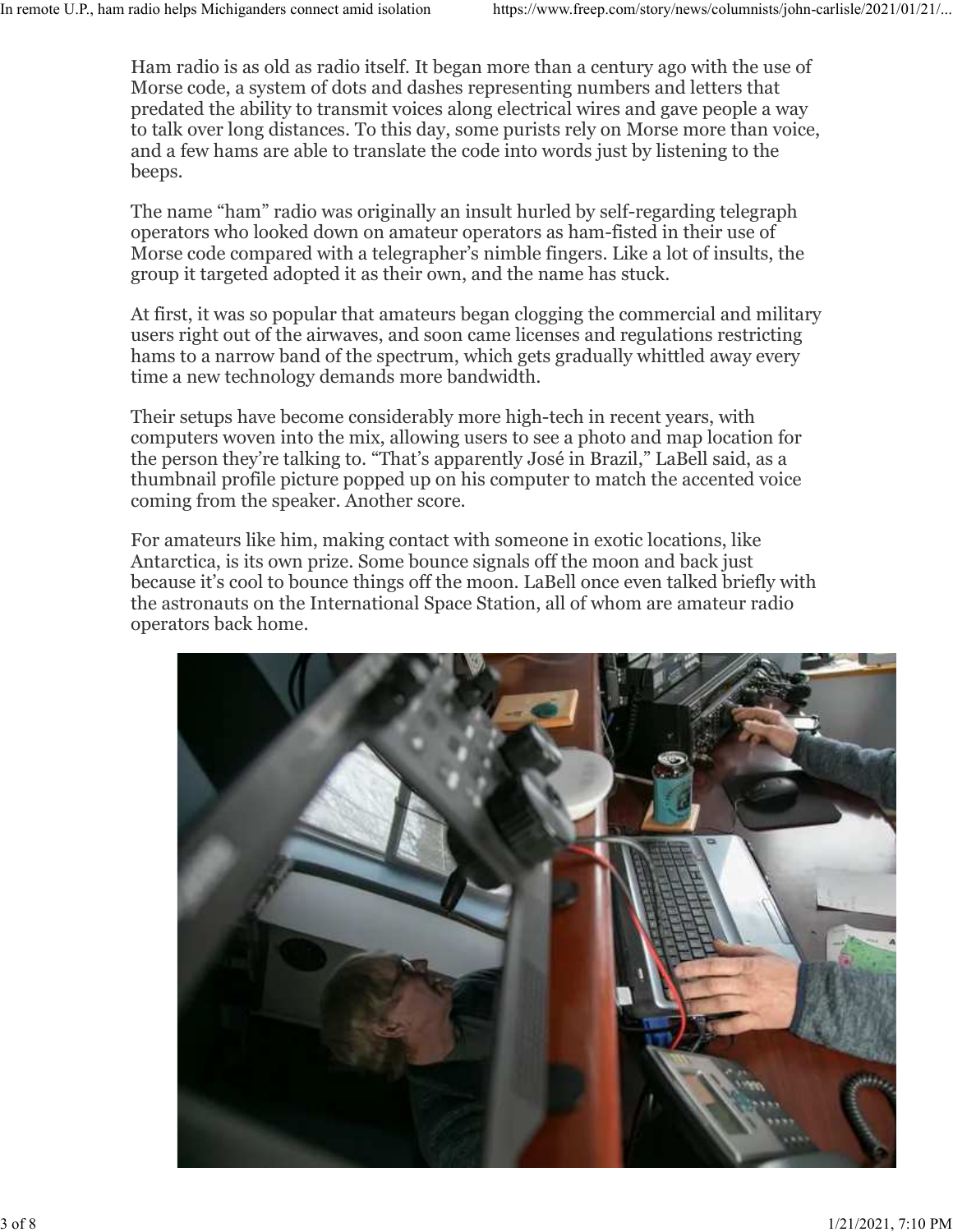To become a ham, you have to get the sometimes costly equipment and learn how to maintain, repair and configure it. Then you have to pass a test and earn a license from the Federal Communications Commission. Each operator is assigned a call sign, which is a unique combination of letters and numbers that indicates roughly where they're located and the range of frequencies they're allowed to work, depending on their level of licensing.

There are currently about 770,000 licensed operators in America, with around 3 million worldwide. In Michigan, the number is around 21,000.

Some get into it just for the fun of tinkering with the gadgetry. Others are drawn to its search-and-rescue aspect, especially in areas like the Upper Peninsula, where amateur radio operators are often enlisted to find stray hikers and lost hunters in the deep wilderness, and where nearly all county emergency operations centers have a ham radio setup in their buildings, just in case. A few hams are preppers, convinced they'll be kings of communication if everything hits the fan, since amateur radios can operate by battery. And ham radio has proven essential during disasters, as when Hurricane Maria destroyed much of the infrastructure in Puerto Rico three years ago, and amateur radio was the only way to reach people on the island.

For a lot of people, though, it's a way to connect with other human beings when doing so in person is impossible.

"It's getting to meet a lot of different people that you might not cross paths with otherwise," said Andy Larsen of Skandia, the 49-year-old frequency coordinator with the Upper Peninsula Amateur Radio Repeater Association, who's also known as KB8PPE. "Just the fact that you can get on a radio and talk to somebody, even if you don't have cellphone coverage, you can talk to somebody you don't even know by picking up your microphone and putting out your call. And you might talk to somebody you might never meet or might never know."

Thanks to the pandemic, there's been a surge of interest everywhere among people confined to their homes, seeking a sense of fellowship and community. HamRadioPrep.com, a website that streamlines training for the FCC exams, says the number of people in the U.S. signing up for courses went up 700% once the pandemic hit. The FCC also noted an increase in licenses granted beginning in March, when the lockdowns started.

"I think people finally had time to do the studying, and that maybe their lives were so wound up before that they couldn't take the time to do it," said LaBell, call sign KD8JAM. "There's been a surge in it, and the numbers are coming up."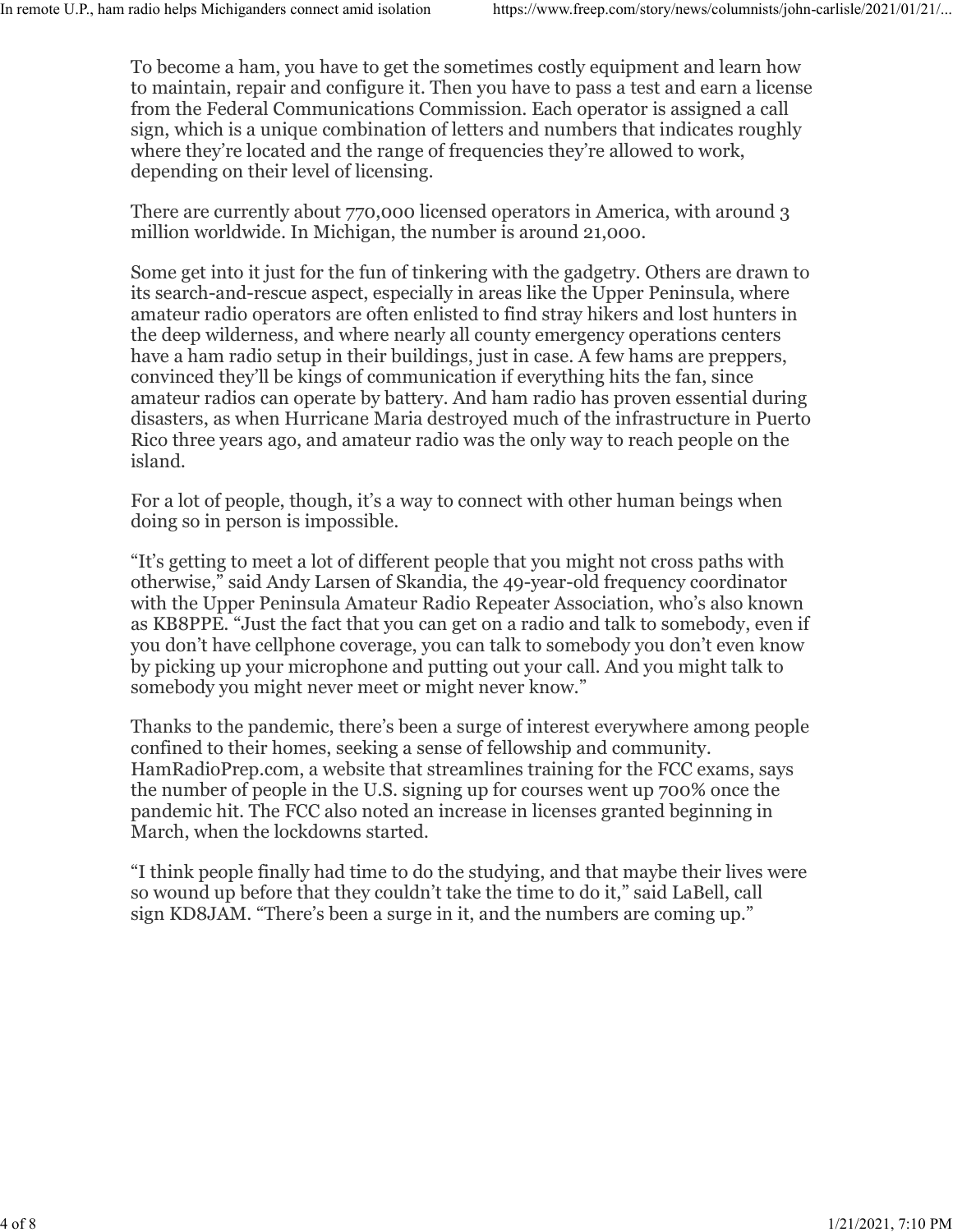

Bob Inderbitzen (NQ1R), spokesman for the American Radio Relay League, a national organization that promotes and advocates ham radio, has seen the increase himself. "We've definitely seen an uptick in on-air activity. There's always been a general sense of personal readiness, and amateur radio has played a big part, where ham radio operators have been saying that you never know when you're going to be disconnected from the world for any number of reasons. And they've demonstrated with a radio and a wire that you can still communicate locally, nationally and around the world."

But many hams really just like having conversations with people they'd otherwise never encounter.

"A lot of these guys do like to rack up contacts on the computer screen, and you say, 'I made a contact.' Well, what did you do? You just saw something on the screen," said 83-year-old Lucille Scotty (KD8PTE), 83, of Harvey, who took up the hobby just nine years ago. "I want to talk to someone — What's their background? How are they doing? What's the weather like?"

Don LaFreniere (W8PSP) met his wife of 22 years over amateur radio when they were teenagers. Now their 15-year-old son is a ham, too.

"I've been doing this for 27 years now, and every time I get on the radio and I reach out and contact somebody in some weird, remote place — like I talked to a guy the other day in Namibia — it's fascinating to me that with a little piece of wire and a radio I can talk to someone that far away like they are right next to me," said LaFreniere, 42, of Hancock. "It still has that charm. The magic is still there, 'cause you still get that euphoric moment when you see someone's call sign from really far away, or remote, or exotic."

\*\*\*

A few miles up the road from LaBell's house, Jeff Stricker sat at a long desk in his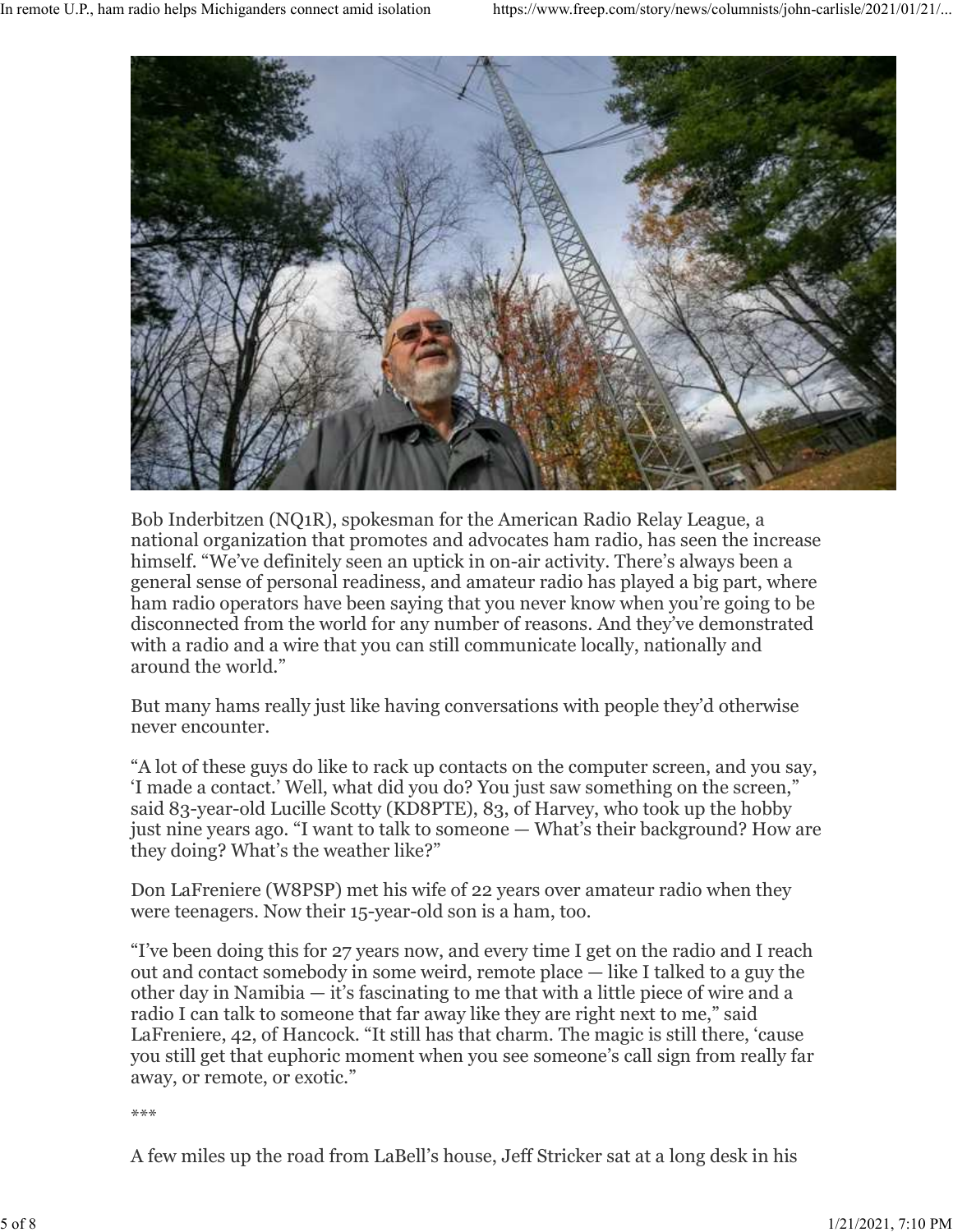radio room, at the helm of an array of humming equipment, next to a window with a view of the quiet, snowy woods, framed by walls of knotty pine. Like a spaceship inside a cabin.

"This is all my junk!" he said, proudly.



He's been a ham radio operator for 50 years. Some days, the 73-year-old spends up to eight hours at his desk, tinkering and talking, sometimes deciphering Morse code messages by ear.

"I lived with my grandparents when I was a kid, and my grandfather had a big old console radio; and I think as a boy they put me in a little baby thing in the room where the radio was, and I can remember the tubes shining off the wall and I thought, 'How the heck does all this work?' " said Stricker, (W9GY). "I was just a little kid, but I think I've been interested in radio since."

Back then, hams would take pride in being able to talk to someone in forbidden places behind the Iron Curtain, like the Soviets. "There was no law against it," he said. "The only country that was forbidden was North Vietnam back then, when the Vietnam War was going on." He once talked to King Hussein of Jordan, a famous ham operator.

His tech-crowded desk is flanked by stacks of modern radio equipment, beeping and blinking at all hours with activity from the airwaves, offering an aural sea of conversations from which to fish for new friends. But he still has a fondness for the old gadgets, the kind that demanded knowledge and skill to operate, before computers created countless shortcuts, bypassing the satisfaction of finding someone on your own. His ham room is like a museum of radio history, with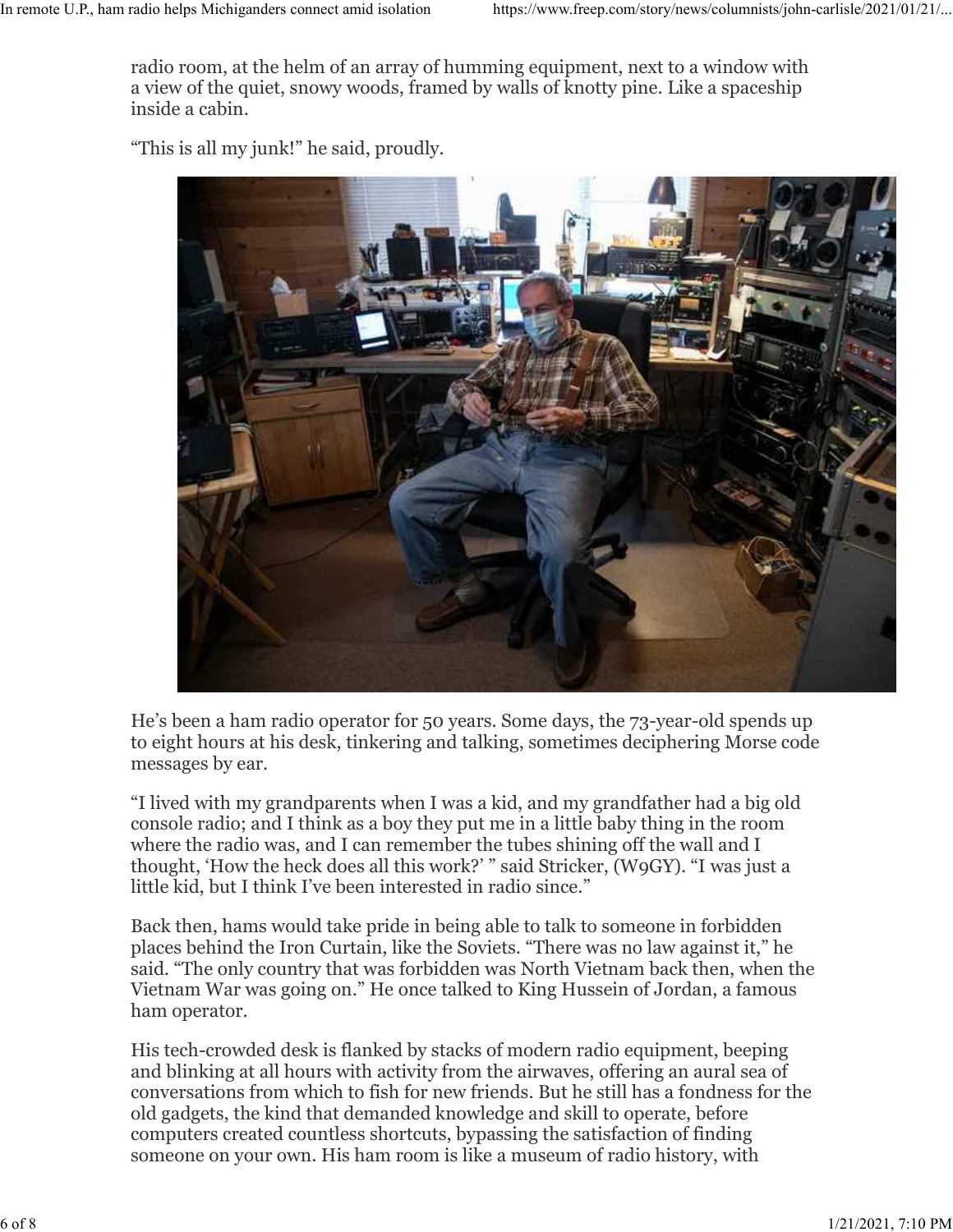cabinets and displays showing old car stereos, transistor radios and antique keyers, which were used to tap out messages in Morse code.



"I'm getting to the point where the technology is escaping me and the parts are getting too small for me to work with," he admitted. "See, to make these little computers now they got chip components, and I'm used to resistors that you can hold in your hand and radio parts like that. We used computers at work over the years, but there's a lot of stuff out there nowadays that's kind of hard to comprehend. If a lot of this stuff goes down, I might not be able to repair it."

A former auto radio designer for General Motors when he lived in Detroit years ago, he's the guy who invented Speed Sensitive Volume Control, the function in everyone's car that makes the stereo's volume get louder the faster the car is going. "I used to drive with my window down and I couldn't hear the radio," he explained. For him, the rigging of the electronics was the appeal of amateur radio, the ability to cross wires and point antennas and draw a voice out of thin air.

In an era of high-tech communications, when nearly everyone has a cellphone, when the Internet makes contact with someone half a world away seem like nothing special, ham radio might seem like an archaic relic, like horseback riding in an age of autos, or sailing in a world of powerboats.

But hams will note that just like with horseback riding or sailing, there's fun in mastering something that's not so easy and convenient. That having an uncommon hobby shared by others offers a sense of belonging to a community. That while every other method of communication is dependent on someone else's wires or satellites, two people with ham radios can still talk to each other, regardless of what might happen in the world around them.